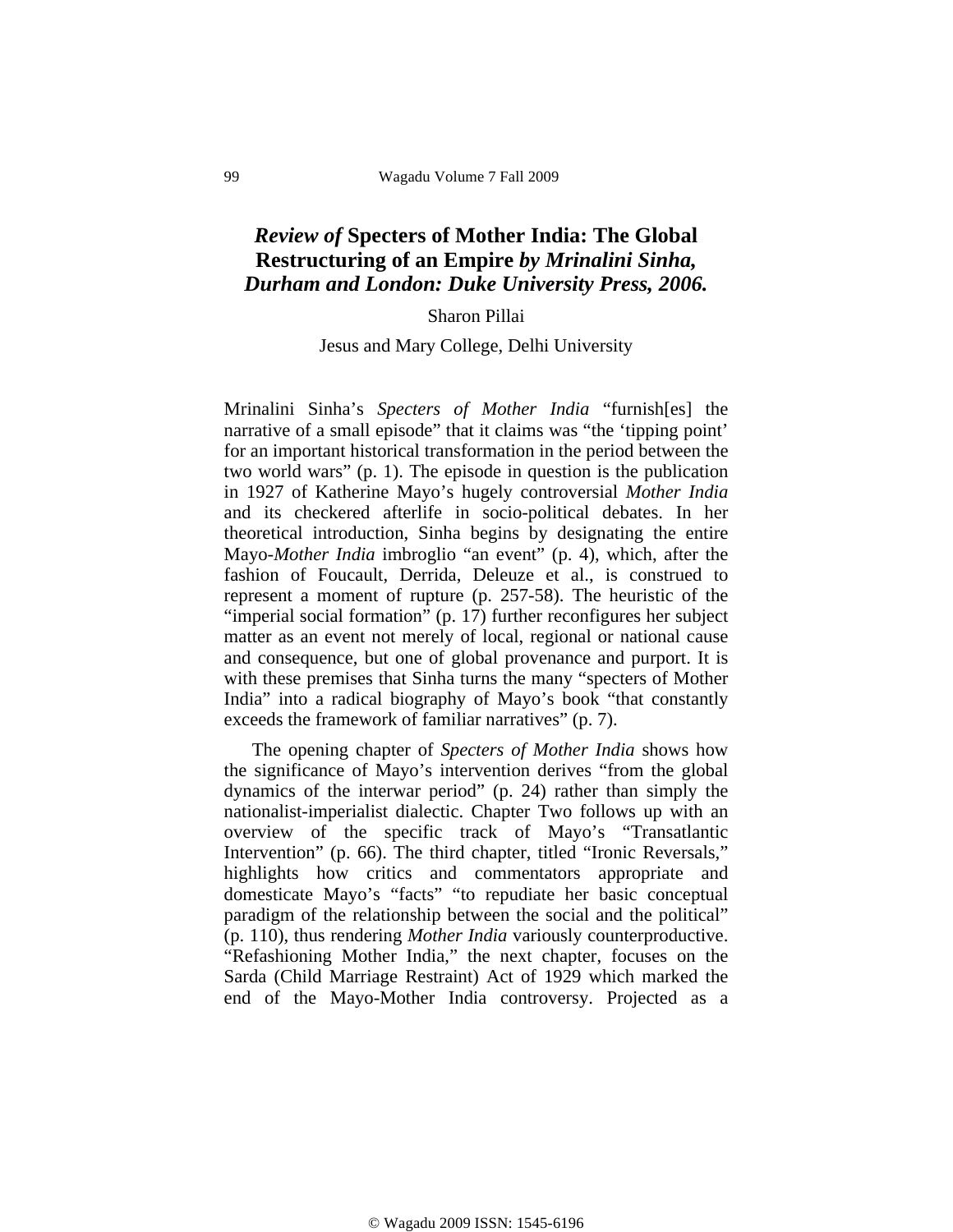triumphant nationalist response to Mayo's offensive, the Sarda Act, according to Sinha was significant for the "reconstitution of the hitherto dominant relationship between women, community and the state" (p. 155)—the recognition of women as full-fledged rights-bearing subjects in the state, as a legitimate political constituency in their own right. The last chapter, "Ambiguous Aftermath," elucidates the intricacies of a "historical turn that need not have been" (p. 197). It delineates how the women's movement, caught between conflicting stakes in universal individual rights and the autonomy of minority communities in the lead up to the Government of India Act 1935, decided to support an abstract (as opposed to a political) individualism (p. 212). Sinha argues that this resolution was both contingent and unfortunate: Classdetermined, it turned women's collective political agency into "ideological cover for a unitary nationalist imagination that was implicitly a reconstituted male, Hindu and upper-caste conception" (p. 247). Finally, the Epilogue has a brief discussion of Mehboob Khan's iconic recreation of "Mother India" as a cinematic text that not only expunges Mayo's polemic from the national memory, but also presents "a contingent politics of the nation as natural and inevitable by repressing all awareness… [of] alternatives to that politics" (p. 250). Sinha offers her book, among other things, as precisely a counter to such erasures and reconstructions.

*Specters of Mother* India engages the Mayo-*Mother India* controversy from a range of addresses, extensive and intensive in equal measure. For the most part, this produces a fascinating read. There are reservations, however, about some of Sinha's representations and inferences; for instance, the recourse to Lata Mani's formulation of women as neither subjects nor objects but merely the "ground" of debate in her influential essay "Contentious Traditions." Mani argues her thesis in the context of Sati debates in early nineteenth-century India. In Chapter One, Sinha begins by citing Mani in relation to "early imperialist and reformist initiatives at social reform for women" (p. 43). Yet the discussion that follows appears to encompass all nineteenthcentury social reform debates. It is unclear in this chapter if the extension of Mani's thesis is deliberate. Sinha returns to Mani in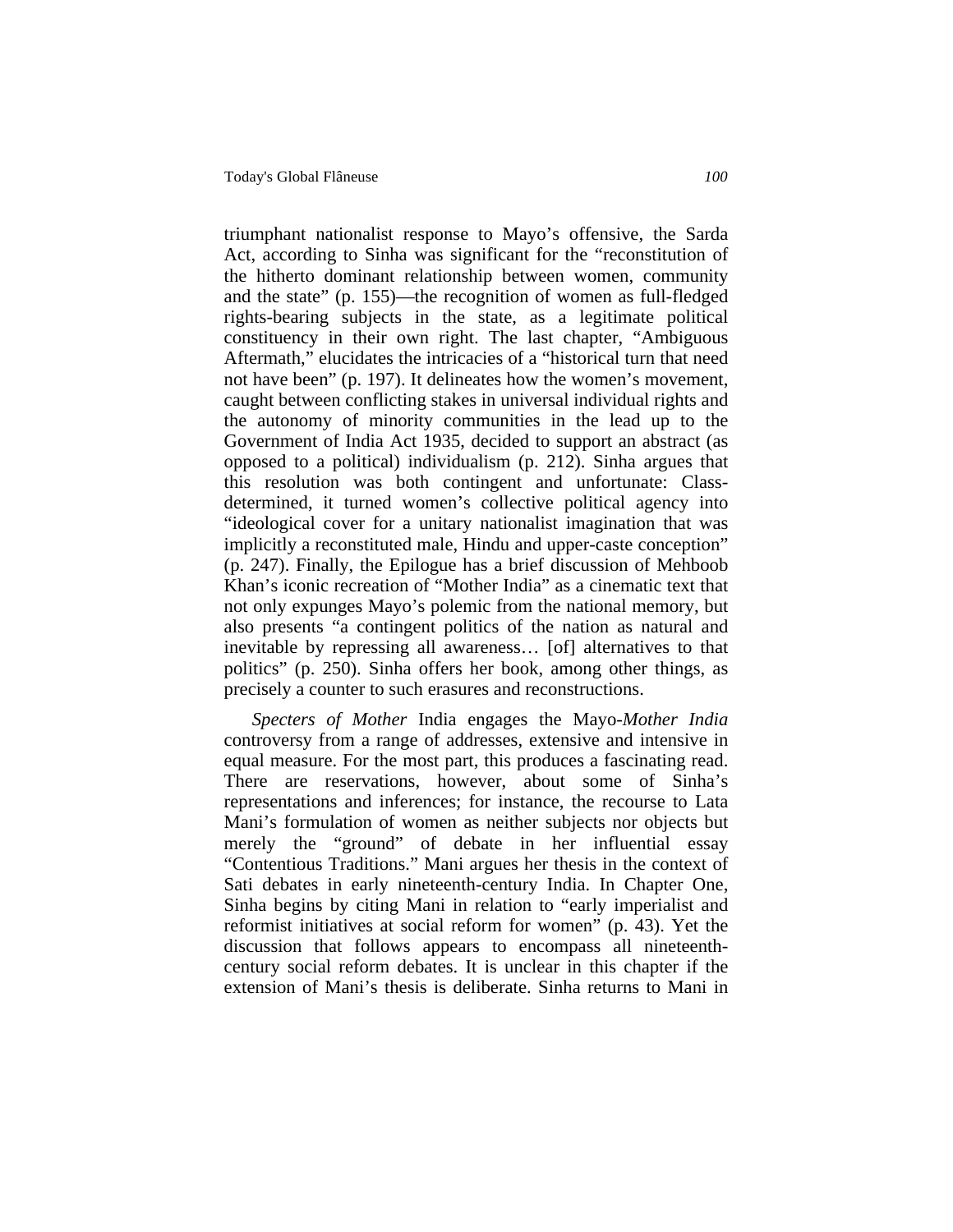Chapter Four: Claiming agency for women in the Sarda Act debates, she clearly states that Mani's "logic…with few modifications could be extended to most nineteenth century public debates on social reforms for women in India" (p. 153). However, the note appended to that sentence offers a substantial qualification: "This is not to suggest…women did not contribute to previous debates on social reform legislations. Yet in the debates on the Sarda Act, the contribution of women entered the public discourse in ways that provided it with unprecedented public legitimacy" (p. 307, n10). The latter point that Sinha wishes to make is both important and persuasive. Nonetheless, evidence simply does not bear out claims that women were merely the "ground" of debate throughout nineteenth-century social reform initiatives. Indeed, two women Sinha herself mentions, Pandita Ramabai and Rakhmabai, were sufficiently "ground"-breaking to disprove this representation.

 Sinha's assertions on the "Hindu, upper-caste, and male" character of the "abstract citizen" produced in the dying years of the British Raj, likewise, elicit ambivalence. Sinha adeptly reveals how this particular character came to be in the wake of the Mayo-Mother India controversy. It is her implications and inferences regarding the nature of power this consolidation carries that are less convincing. Unless a simplistic interchangeability between caste and class is assumed, any notion of this default character of the ideal citizen as a seamless confluence of power gets problematized at the outset. Also, the jump from identifying the default character of the modern Indian citizen to asserting a "reconstituted and unmarked Hindu hegemony" (p. 241) seems rash. Not only because "Hindu" may be a somewhat misleading phrase (there being no well-defined set of people or practices it always references) but also because the "hegemony" that Sinha ascribes to the default character is paradoxical—hegemonic only so long as it remains "unmarked." In practical terms, this may not always translate as particularly empowering.

© Wagadu 2009 ISSN: 1545-6196